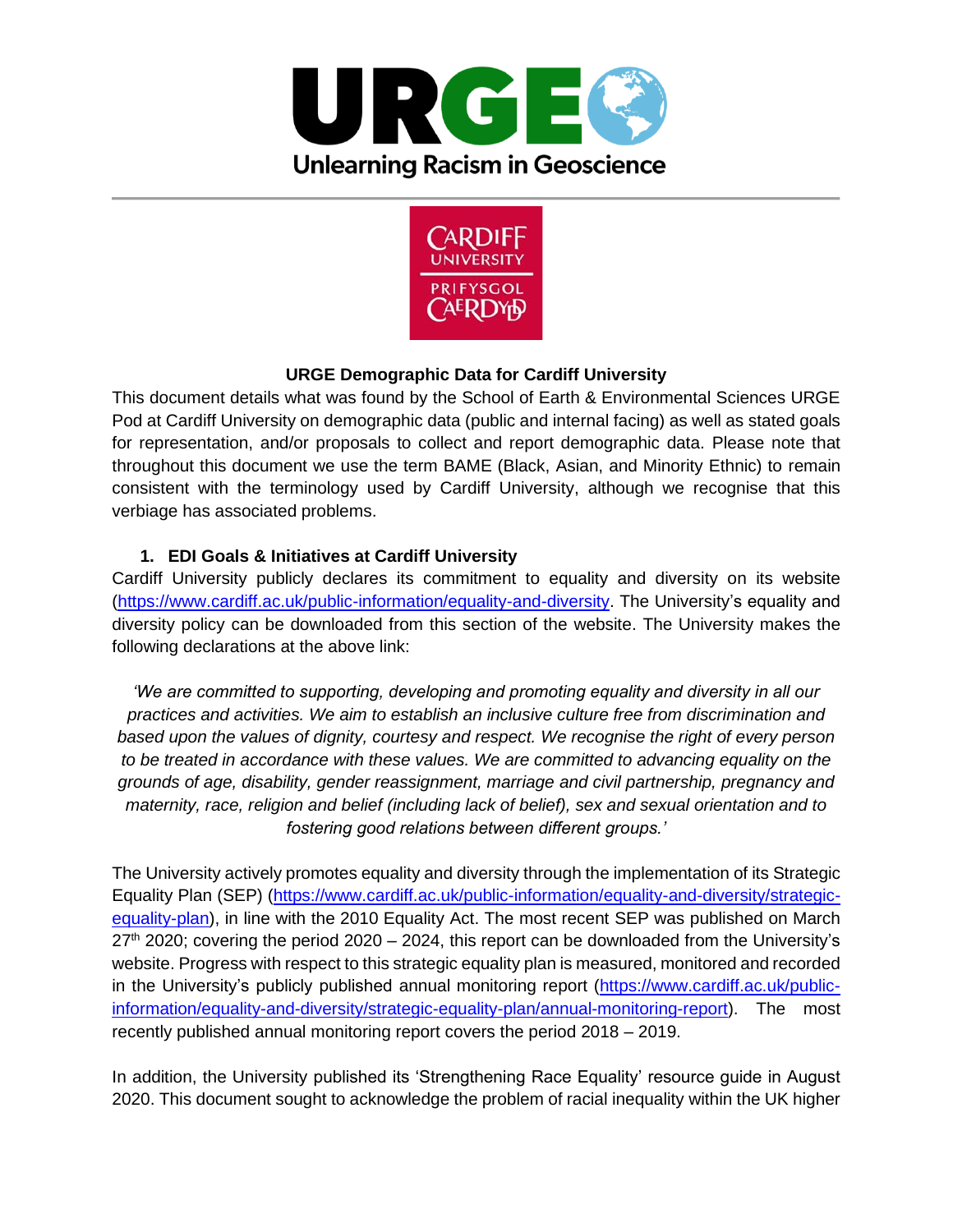

## education landscape and to '*expand knowledge and understanding of existing initiatives within the University and suggest approaches that can be embedded across the University to prioritise engagement with race equality*'.

Initiatives detailed in the Strengthening Race Equality resource guide [\(https://www.cardiff.ac.uk/\\_\\_data/assets/pdf\\_file/0003/2436627/StrengtheningRaceEquality\\_Fin](https://www.cardiff.ac.uk/__data/assets/pdf_file/0003/2436627/StrengtheningRaceEquality_Final.pdf) [al.pdf\)](https://www.cardiff.ac.uk/__data/assets/pdf_file/0003/2436627/StrengtheningRaceEquality_Final.pdf) include:

- **Talking Race Equality Discussion Panel** that meets three times per year (two hours per session) that offers '*space to engage in trusted discussions amongst a diverse range of students and staff*' focusing on a range of issues associated with racial inequality. For example, this year the three sessions will '*focus on conversations to raise awareness of the need to create inclusive curricula*'.
- The *Race Equality Supervisory Panel* is a panel to which incidences of racial discrimination can be reported. The panel aims to 'facilitate raising awareness and encourage the reporting of race hate crimes or incidents' and improve staff response to race-based discrimination.
- The *BAME Awarding Gap Group* aims to '*develop understanding of the issues contributing to the awarding gap for BAME students'* by conducting focus groups and interviews and reviewing available relevant data. The group meets monthly for the continued development of an action plan designed to evaluate the impact of University culture, admissions, curriculum content, learning environment and student support and to make recommendations of best practice going forward.
- **The Vice-Chancellor's EDI Advisory Board** provides 'informal external expertise' to the University on an ad hoc basis on matters relating to equality, diversity and inclusion.
- The **#itooamcardiff** initiative is a social media campaign, launched in 2016, that aims to '*build relationships with BAME, EU and International students and to provide role models that represent an authentic Black experience*' while '*raising awareness around issues of racial inequality in higher education*'.
- **BME+ Book Club Café** brings together all members of the University community in an open and inclusive environment to explore culturally diverse literature, share thoughts and listen to different perspectives.
- The *BAME+ Staff Network* is a university wide network comprised of staff who identify as BAME or who have an interest in equality. The network meets to discuss and explore ideas to increase diversity and inclusion, and celebrates the achievements of the University's BAME staff.
- The *Race Equality Steering Group* is a subgroup of the University's EDI committee that informs and influences the University's approach to race equality by identifying areas for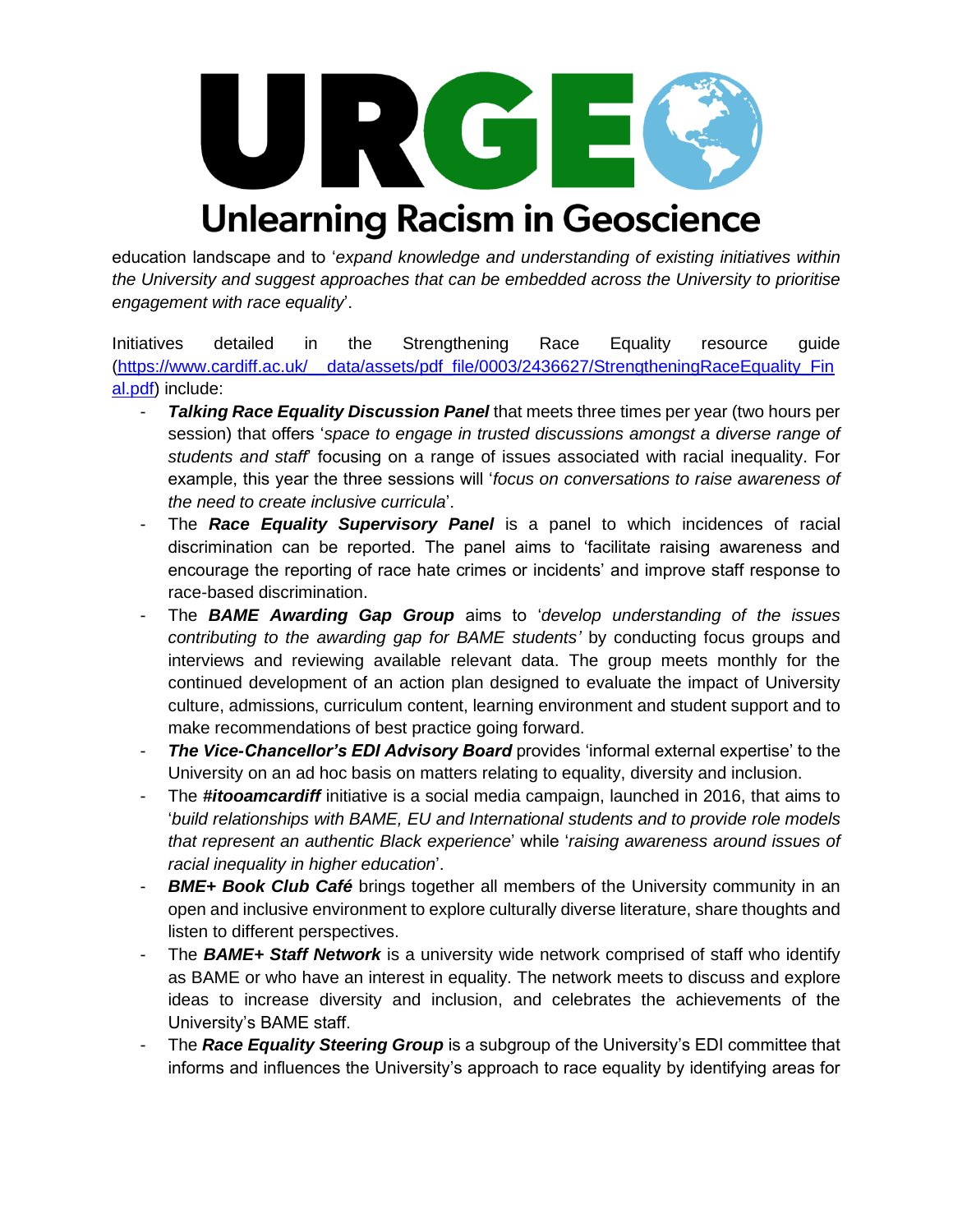

change and promotes equality for BAME staff and students by involvement and consultation on the University's plans and policies.

## **2. Demographic Data Published by Cardiff University**

## *2.1 University & College Level*

The demographic data collected by Cardiff University at a University-wide level is publicly available to download from the website [\(https://www.cardiff.ac.uk/public-information/equality-and](https://www.cardiff.ac.uk/public-information/equality-and-diversity/strategic-equality-plan/annual-monitoring-report)[diversity/strategic-equality-plan/annual-monitoring-report\)](https://www.cardiff.ac.uk/public-information/equality-and-diversity/strategic-equality-plan/annual-monitoring-report). However, this information is, mostly, University-wide information. At most, this information is broken down to college level. Data for staff is, however, broken down by job role and by nationality (UK, EU, International).

#### *Staff Summary*

- 9% of all staff identified themselves as being BAME, 83% as White, 2% preferred not to say and 6% had not made a disclosure.
- When nationality is taken into consideration 6% of those who have recorded their nationality as British are from a BAME background.
- When considering job role 5.0% of those with a Professional and Support Services role are from a BAME background compared to 13% of those on an Academic contract.
- Cardiff University offers a comparison of publicly available university-wide figures. Of UK staff declaring ethnicity, 9.8% identified themselves as coming from a BAME background. In Wales this figure is 4.3%. Hence, Cardiff University is higher than Wales overall, but lower than the UK average.

## *Student (UG & PG) Summary*

- 13% of all enrolled students at Cardiff University described themselves as BAME. Across the student body, 14% of undergraduates, 13% of taught postgraduates, and 9% of research postgraduates identify as BAME.
- Cardiff University offers a comparison of publicly available university-wide figures. Of UK students declaring ethnicity, 24% identified themselves as coming from a BAME background. In Wales this figure is 11%. Hence, Cardiff University is higher than Wales overall, but lower than the UK average.
- Cardiff University has an attainment gap (10.9%) similar to the UK average between BAME & White students. Black overseas students are most likely to achieve lower than the average, especially in the college of Physical Sciences and Engineering.
- The highest proportion of BAME students study at undergraduate level (14%). Fewer PGT students are BAME (13%) and even fewer PGRS are BAME (9%).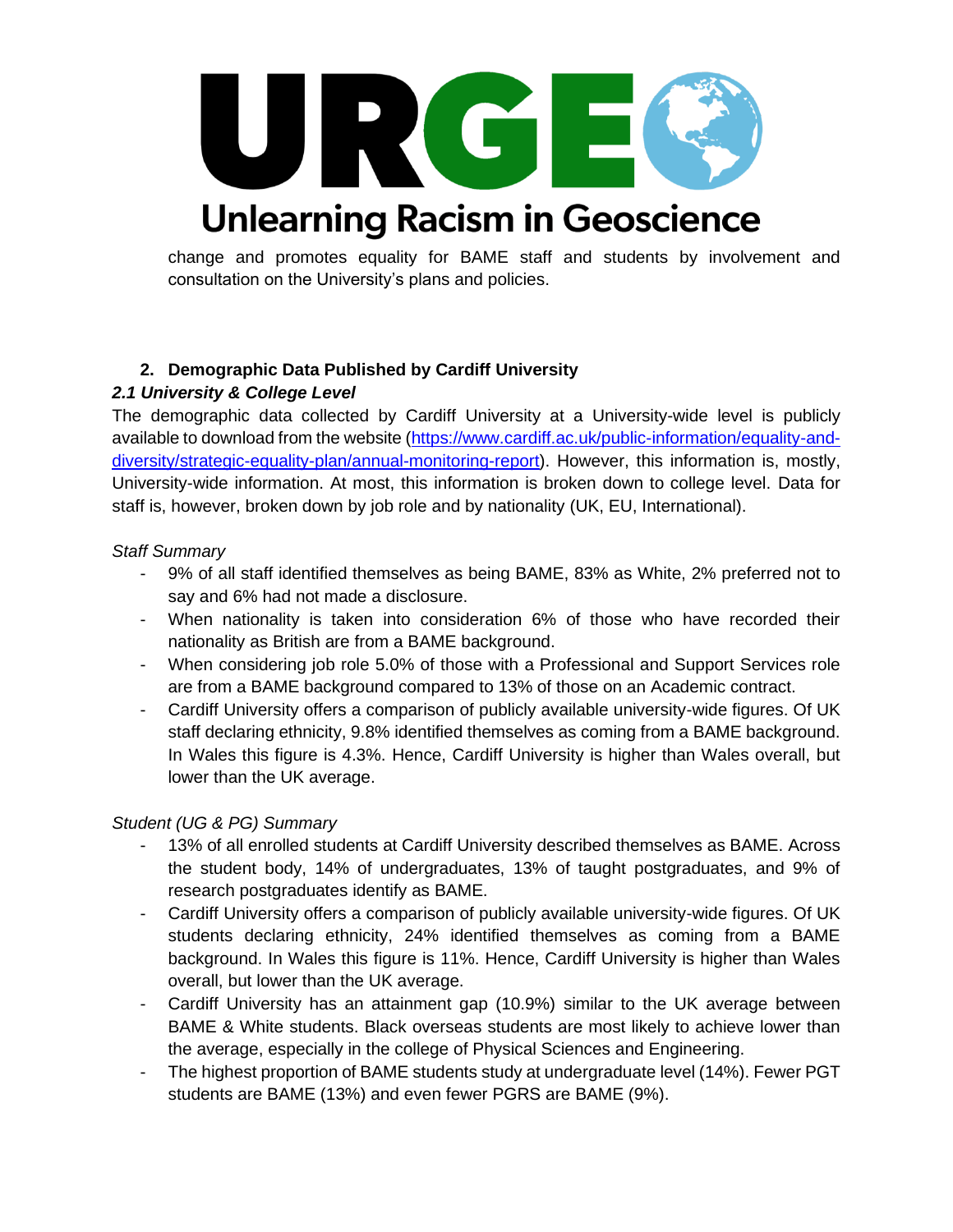

- The number of BAME UG students has increased over the last six years (+ 5.5%), but the number of BAME PGT students has stabilised and the number of BAME PGRs has declined to its lowest level in six years.
- The university provides public data for applications, enrolment, continuation and attainment.
- For applications, undergraduate data is patchy due to inconsistencies in the collection of ethnicity data at application. For PG students, Arab applicants are most likely to be successful, while Black applicants are least likely to be successful. Asian students are less likely than average to be successful. White applicants are more likely than average to be successful.
- The attainment of White students is highest; these students are more likely to receive a 1<sup>st</sup> class degree and least likely to receive a 2:2. The opposite is true of Black students; these students are least likely to receive a 2:1 or  $1<sup>st</sup>$  class degree and most likely to receive a 2:2,  $3<sup>rd</sup>$  or pass. Attainment levels in White students have improved consistently over the last 5 years. Attainment levels for Asian students (except Chinese students) has decreased and for Black students exhibited no significant change over the same time interval.

| Table 1 Percentage (%) of staff and students, university-wide, identifying themselves as being from a BAME |  |  |  |  |  |  |  |
|------------------------------------------------------------------------------------------------------------|--|--|--|--|--|--|--|
| background during each academic year (2013 - 2018).                                                        |  |  |  |  |  |  |  |

|                           |    |    |   |    | 2013/14   2014/15   2015/16   2016/17   2017/18   2018/19 |    |
|---------------------------|----|----|---|----|-----------------------------------------------------------|----|
| Staff (ALL)               |    |    |   |    |                                                           |    |
| <b>Student</b><br>(UG&PG) | 11 | 12 | q | 13 | 14                                                        | 13 |

#### *2.2 School Level*

Data collected at the School level does not appear to be publicly available online. Requests were made to School-level management for staff, PGR and UG data.

*Staff*

Staff data is not publicly available at the School-level. EDI monitoring information is collected at the applicant stage, but is not published. Given the small number of staff, especially BAME staff, in the School there are confidentiality issues associated with making this data available outside the University's HR department.

*Postgraduate Researchers (PGRs)*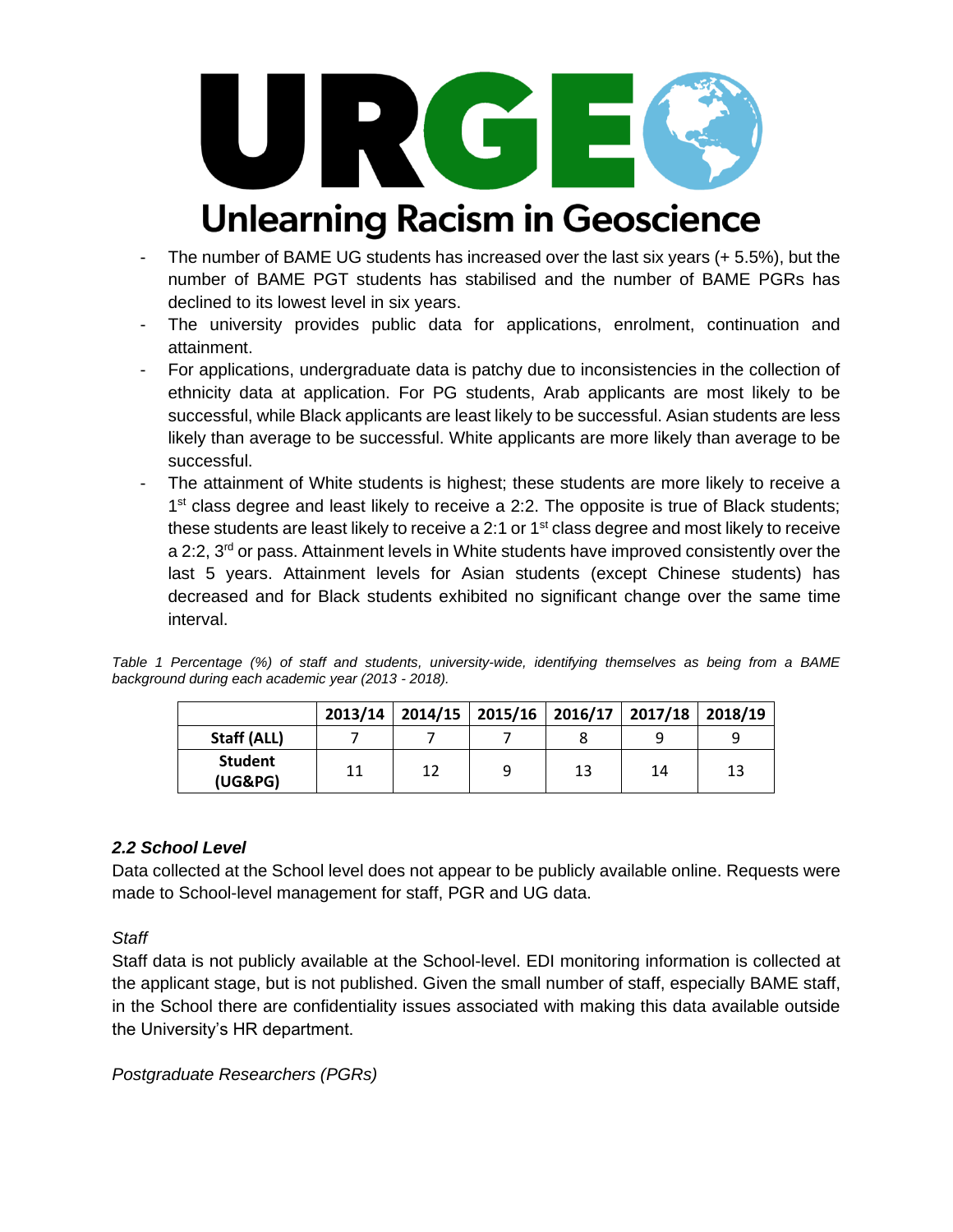

Again, due to issues with confidentiality as a result of small numbers of applicants, this data is not publicly available at the School level. Requests were made to the appropriate School contact on February 18<sup>th</sup> and March  $2^{nd}$ . As yet, no data has been received by the URGE pod.

#### *Undergraduate (UG)*

School management readily provided data showing UG student demographic for applications, offers and acceptances in the School of Earth & Environmental Science along with equivalent sector-wide data provide by UCAS. This data is not public.

13% of all enrolled students at Cardiff University described themselves as BAME. In 2019, the proportion of students accepting an offer of study in the School of Earth & Environmental Sciences who identify themselves as Mixed, Asian or Black account for 4.65% and 7.07% of geology and physical geographical sciences, respectively. This is lower than both the proportion of all enrolled students that describe themselves as BAME University wide (13%) and the sector-wide equivalents of 12.37% and 9.63% for geology and physical geographical sciences, respectively. The proportion of Mixed, Asian or Black UG students in the School of Earth & Environmental Sciences has not changed significantly in the last five years.

Of particular concern to the School, and a target of several initiatives, is the current attainment gap. Similarly to the situation across the University, there is a significant attainment gap between White and BAME students. White students are more likely to be awarded a first class or upper second class degree than BAME students, while BAME students are more likely to be awarded a lower second class degree than White students. The awarding gap for the School of Earth & Environmental Sciences is 20.3% (academic years 2016/17 to 2018/19); significantly higher than the University awarding gap of 10.9%.

## *Invited Speakers*

Information not recorded as speakers have not been asked to self-report any protected characteristics.

## **3. EDI Initiatives in the School of Earth & Environmental Sciences**

There are no publicly available goals related to School-level demographics/representation. However, the School is embarking on several initiatives to address issues related to racial inequality, with a particular emphasis on reducing the attainment gap.

#### *Undergraduate Curriculum*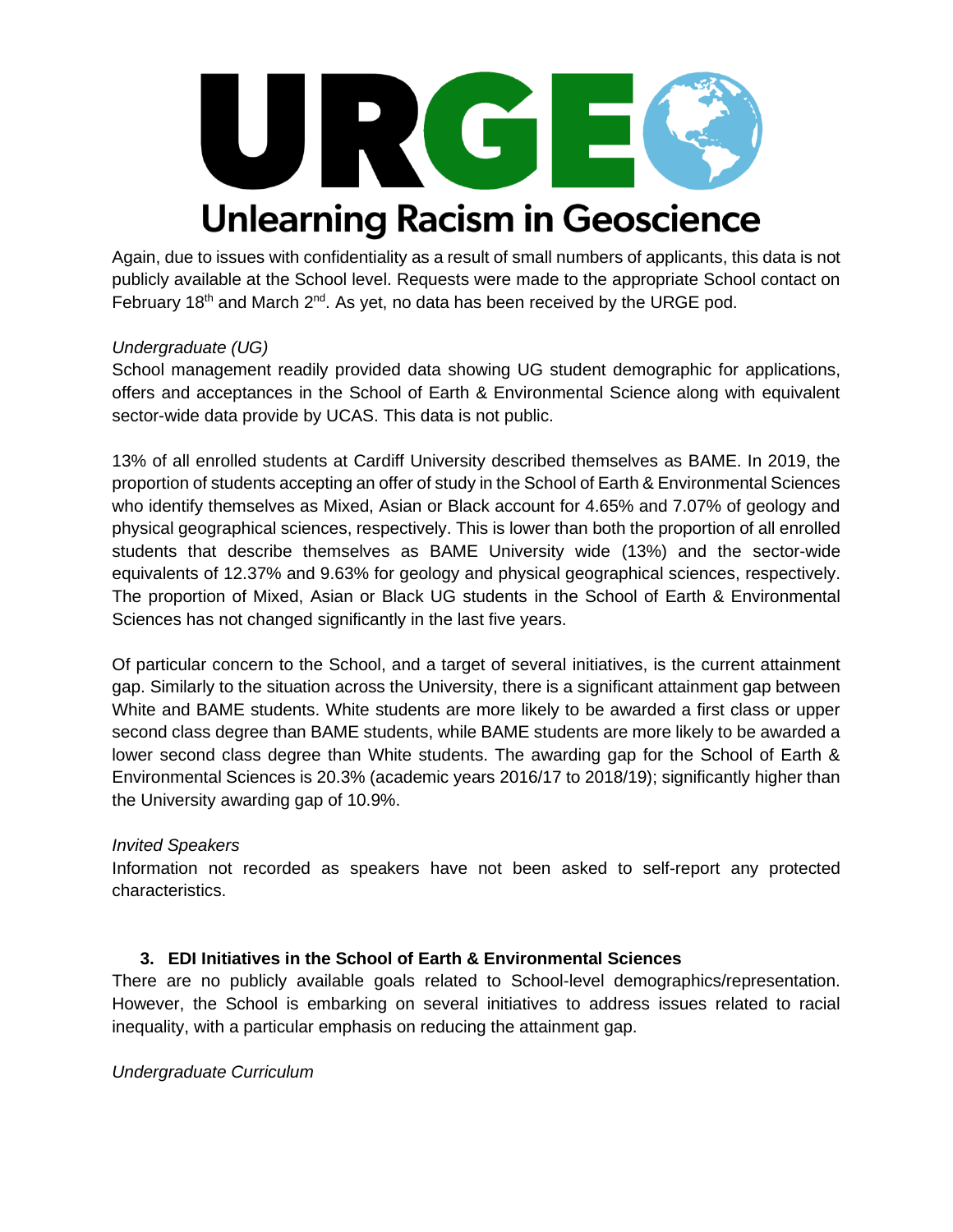

The undergraduate curriculum was redesigned over the last two years and as part of that, efforts have been made to de-colonialise the curriculum. Modules will subject to equality impact assessments, and the selection of historical geoscientists discussed and highlighted are reviewed.

#### *Task and Finish Group*

The School is setting up a group that will investigate issues related to racial inequality in the School of Earth & Environmental Sciences. This group will work closely with members of the teaching and EDI committees. The group will take a bottom-up approach to tackling issues and will place particular emphasis on listening to and learning from the experience of BAME individuals in the School, from undergraduate and postgraduate students to postgraduate and postdoctoral researchers to academic staff. This group aims to reflect on the experiences of these individuals and implement appropriate changes in the School.

#### *Increasing Diversity of Assessment*

The School is currently evaluating ways in which assessment methods can be diversified. It is hoped that this will particularly help reduce the disadvantages faced by some international students whose first language may not be English.

#### *Anonymisation*

The School is evaluating the ways in which anonymisation in recruitment, assessment and marking may help to reduce the impact of unconscious bias.

#### *BAME Scientist Visibility*

It was agreed by the EDI committee to increase the visibility of BAME geoscientists by placing posters around the School.

#### *Outreach Task and Finish Group*

EDI committee has agreed to set up a task and finish group whose aim is to explore ways to reach more diverse communities in the School's outreach activities.